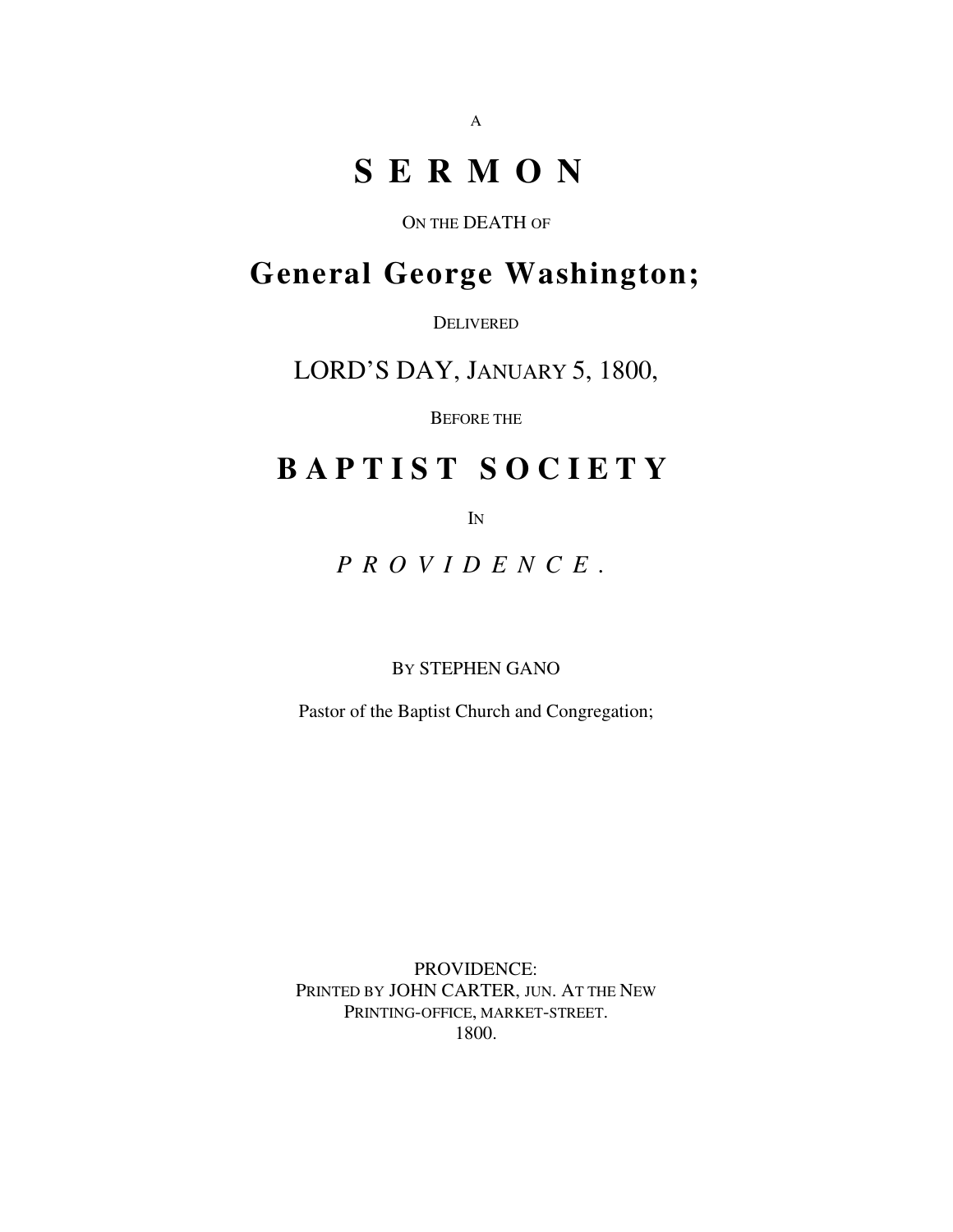### PROVIDENCE, January 13, 1800.

*TO the Baptist Church and Congregation in this town, before whom this Sermon was delivered, and by whose request this Sermon was delivered, and by whose request it is now published, it is respectfully dedicated by a sincere mourner on the oc casion, and their Most affectionate Servant*

*In the Gospel of our Lord Jesus Christ,* THE AUTHOR.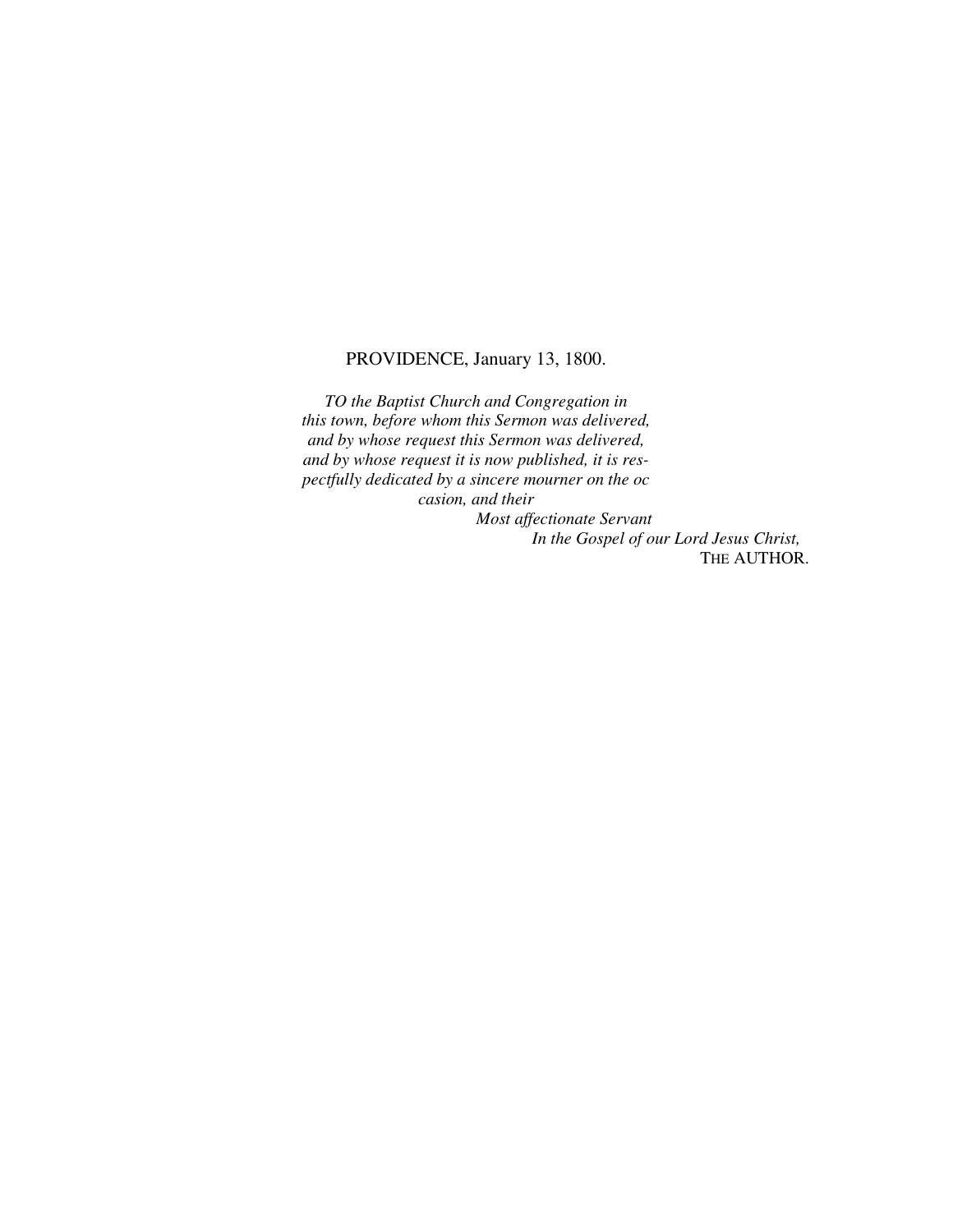## S E R M O N, &c.

## LAMENTATIONS, V. part of the  $16^{\rm{th}}$  and the  $17^{\rm{th}}$  verse.

## THE JOY OF OUR HEART IS CEASED – THE CROWN IS FALLEN FROM OUR HEAD.

M*y* BRETHREN *and* FELLOW-CITIZEN,

THE late afflicting dispensation of Divine Providence, in removing from this life the First Man in the nation, is universally felt, and sincerely lamented. Such is the force of this shock, which millions feel with the keenest sensibility, that eloquence fails to express it, and imagination to paint it.

LET others engage actors on such occasions, as some of the ancients have done, to exhibit external marks of grief – a vain mockery, which passeth off like an empty tale: but when the heart is pierced with anguish, even nature herself directs to suitable expressions of it. Such are the tears, and such the badges of mourning in our nation, on this solemn occasion. To mourn with those who mourn, is a principle of nature, particularly enforced by the Christian religion. It is at the same time a mournful satisfaction to friends; the means of exciting a laudable emulation among survivors, and of transmitting to posterity characters rendered illustrious by their public services, by their talents, and by their virtues.

I SHALL take the liberty to apply our text to the mournful subject of our discourse, although originally expressive of Zion's sorrows: and

- I. I SHALL consider something of the public loss we have sustained – *The crown is fallen from our head.*
- II. THE effect this loss has produced *The joy or our hearts is ceased.* And,

LASTLY, conclude with some reflections and inferences from the subject.

I. In considering the public loss we have sustained, it is not to be expected we should fully display the character of the departed, nor the greatness of this national calamity. Indeed it is a subject so far beyond my feeble powers of expression, that I was ready to mourn in silence, with my beloved country, in this common calamity. But left we should appear deficient in respectful attachment to the memory of this best of men, I have been emboldened to ask your attention to this solemn and affecting subject – while I hold up to your view this bright example of public services and private virtues.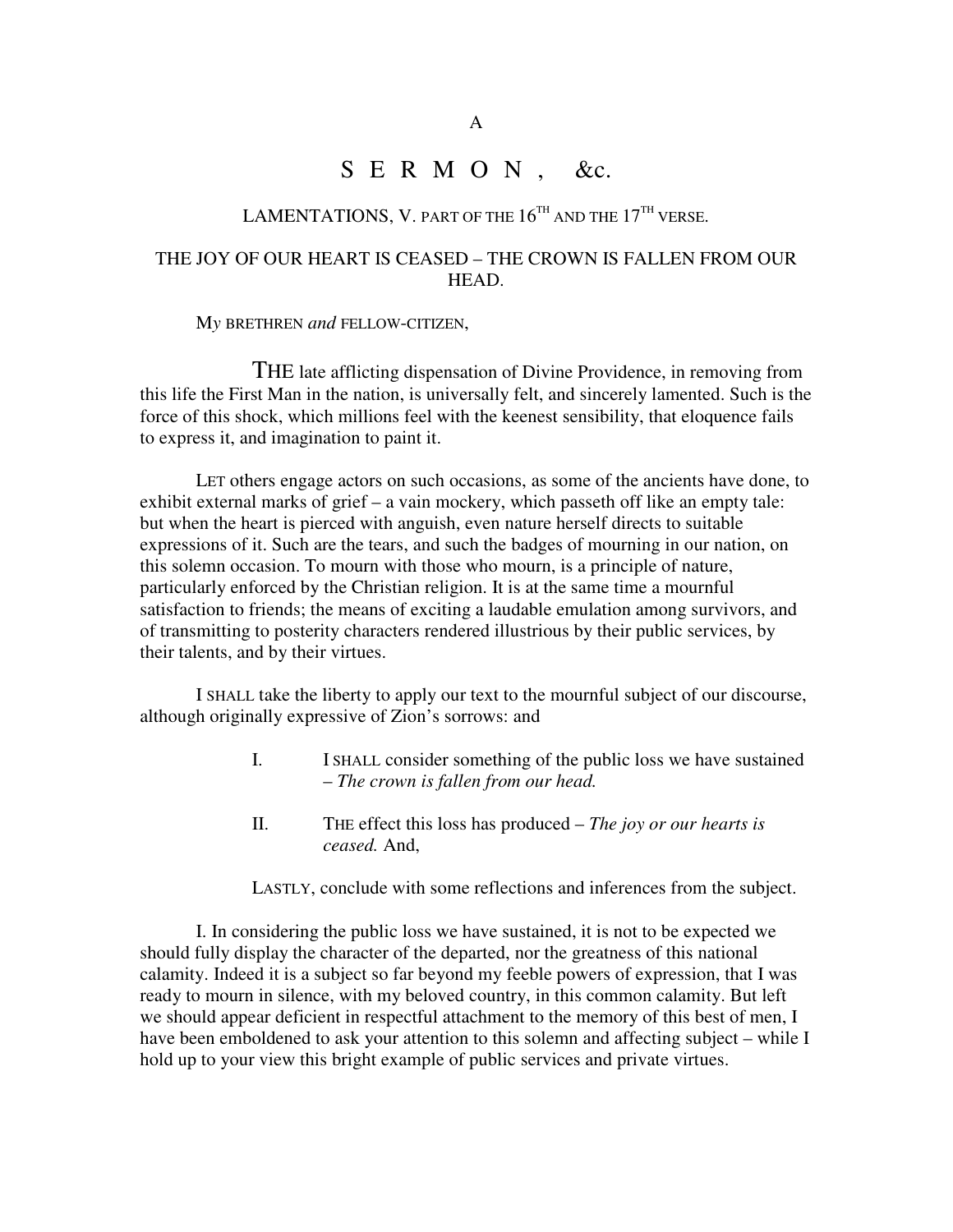HIS fame and great military talents shone conspicuous early in life; and as if destined by heaven to be the instrument of saving his country, he then, by his foresight, prudence and bravery, brought off the remnant of a defeated British army, and baffled an enemy of superior number. This exploit excited several predictions respecting his future glory. \* These predictions have been verified in the late revolutionary war. Our countrymen, at the commencement of the war, were unprovided with military stores; untutored in the art of war, and destitute of a leader to direct their military operations. How could they meet the veteran bands of foes, led on by generals grown old in war? Lo! the renowned friend and father of his country, WASHINGTON, appears! The ornament of human nature, to compose whose character, such an assemblage of shining virtues conspire, that it were difficult to mention one most eminent. His dignity of mien, propriety of manners, wisdom in council, valour in the field, disinterested patriotism, inflexible probity, humanity to his enemies, sympathy to the suffering, and veneration for virtue, rendered him the joy of the people, and gave him an unrivalled ascendancy in our armies through an eight years war. From this height of dictatorial power, equally possessing the unbounded confidence of soldiers and citizens; having accomplished to object of his appointment, and the wishes of his heart, he returns to the common rank of citizenship; retiring to the peaceful shades of Vernon, without pension or emolument to himself or family, and without other reward for his long, painful and important services, than the affectionate glowing hearts of his countrymen, and the admiration of the world. How unlike a Caesar or a Cromwell, or the heroes of antiquity! When *they* had acquired or usurped the sovereign power, the reins of government were guided to aggrandize themselves at the expense of their country's liberties. It was reserved to this first of men, with disinterested zeal for his country's welfare, to secure her freedom, and then to retire to enjoy, in common with his fellow-citizens, the blessings he had procured with so much toil and danger.

HAD his life terminated with our revolutionary war, what American heart would not have lamented his departure? He stood unrivalled in human glory and greatness; - but Heaven, as if determined to shew to posterity the sublimest virtues of human nature, preserves his important life until the exigencies of public affairs require the aid of his other talents and virtues. The statesman and civil ruler remain to be displayed. Although our foreign enemies are driven from our favoured land, and the dove with the olivebranch of peace fettles upon the bosom of our country; yet, without order and government, peace cannot long be maintained; like a vessel destitute of rudder and compass, she lies exposed to the fury of every wave. Alike great in war and peace, this man of the people again steps forth, and presides in the formation of our excellent constitution. Called by the unanimous voice of his country, he relinquishes his beloved retreat, and guides the helm of the government. At this critical moment, his consummate prudence, inflexible firmness and endearing moderation, secured his country from the machinations of designing internal enemies, and the horrors of civil war. Under the auspices of his most excellent administration, we reposed in peace under our "vines and fig-trees." The paternal advice he gave us on his voluntary retirement from this exalted station, his country being in prosperous condition, I hope is indelibly engraven on the tablets of all our hearts, and will be faithfully transmitted to posterity, as the best of earthly legacies.

<sup>\*</sup> Among the many observations made upon this subject, we find President DAVIS, in a Sermon delivered in Virginia, in the year 1755, speaks of him in strains of praise, and predicts his being a future blessing to his country.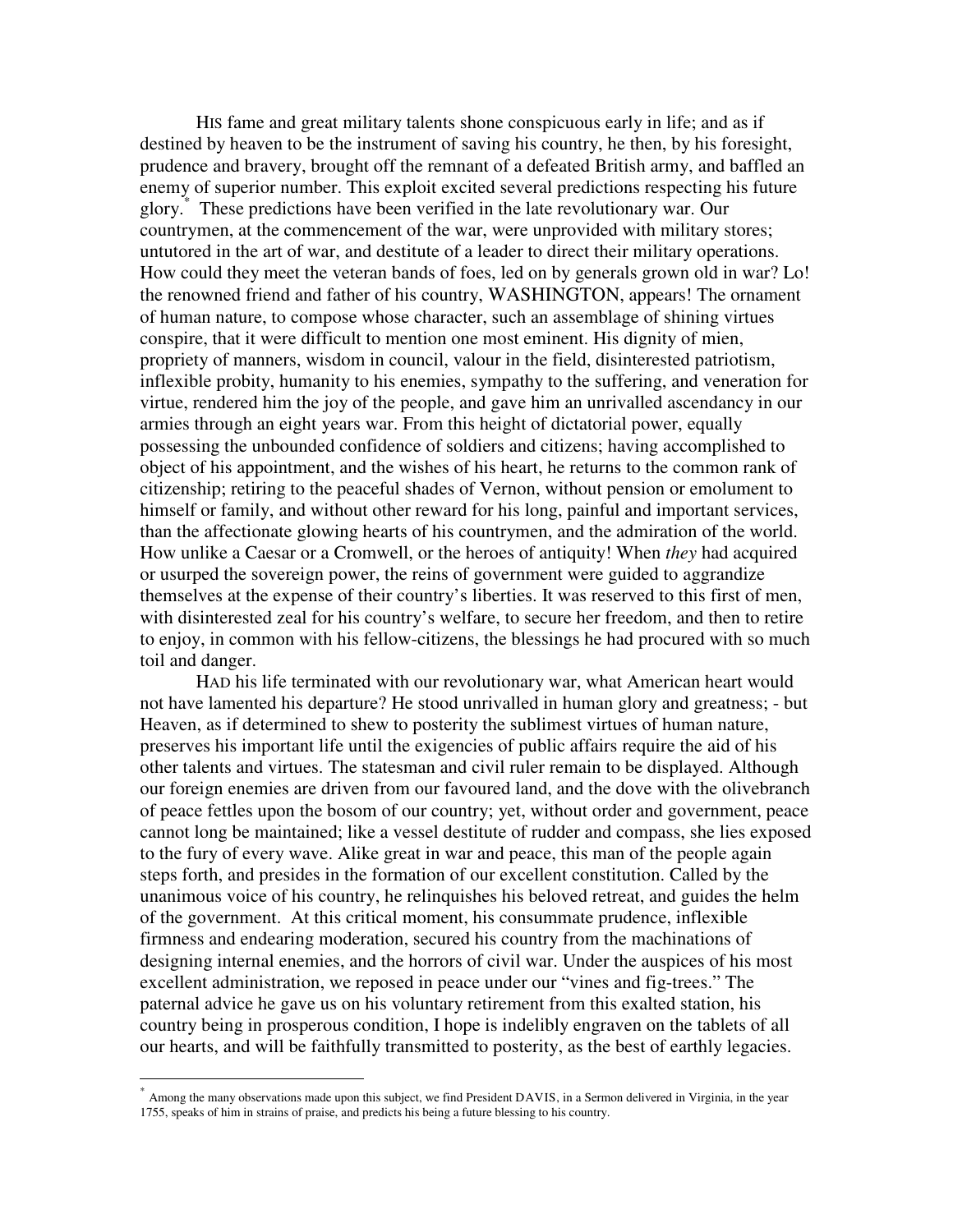HIS acceptance of the command of the armies of the United States, on a recent apprehension of his country's danger, from the hostile aggressions of a great and ambitious nation, enhances our obligations of gratitude, and more especially as he was in the decline of life. Yet such was the energy of his mind, and ardour for public usefulness, that he was yet ready once more to forsake the most domestic enjoyments, when his country demanded the sacrifice.

WHILE we contemplate such heroic virtue in this ever faithful leader and friend to his country, we are constrained to admire and to applaud; - to rejoice in such a noble sample of the sublime virtues to which our fallen nature may be restored in this life. But the instance is singular, nor can the annals of history furnish a parallel.

IF we believe that God raised up, girded and went before Cyrus, to deliver Israel from their oppressors, why are we not to believe that this far more meritorious character has been, by an especial and particular Providence, raised up to deliver and to secure the people of this land?

BUT what avails our weak essay? Has not the trumpet of fame long since circulated through the nations of Europe the achievements and virtues of this *hero* and *patriot*? But, my fellow mourners, we have this day to lament that the "*Crown is fallen from our head.*" "How are the mighty fallen!" And we may say, with greater emphasis than David said of Abner, "*Know ye not that a Prince and a great man is fallen?"* Yes, Americans, your crown, your friend, the friend of man, the father of his country, the guardian of your rights, sleeps in dust. How incalculable the loss! No more will he head our arms to victory and peace – no more shall he hear our call on the greatest public exigencies – no more shall he add dignity to order and government by his illustrious examples – no more salutary counsels shall flow to us from his lips, no sealed up in death. "*They joy of our heart has ceased.*" I proceed to consider,

II. The effects this loss has produced in our country. – It always has been customary, in days of great public calamities, to indulge public expressions of grief. Who can forbear, upon an occasion like the present, to mingle their sorrowful notes with the millions whose "joy has ceased," and whose song of melody is turned into mourning? Why this solemn appearance in the house of prayer? Why these uncommon ensigns of mourning which meet our eyes and damp our joys in the house of God? \* We may well lament a friend to virtue fallen. Let not the reproachful complaint be repeated in our ears, which the Lord made by the Prophet, "The righteous perisheth, and no man layeth it to heart." The melancholy tidings produced a general shock pervading the nation, and the

On this melancholy occasion, the meeting-house exhibited such affecting testimonies of affliction, as were highly calculated to impress the mind with seriousness and solemn veneration. The pulpit was entirely covered with black, with the addition of a mourning-piece in front, representing a pedestal and urn, with three angels over it, as guarding the *richest dust* of America; the pedestal inscribed with this motto: "*Sacred to the Memory of* WASHINGTON;" under it the following lines: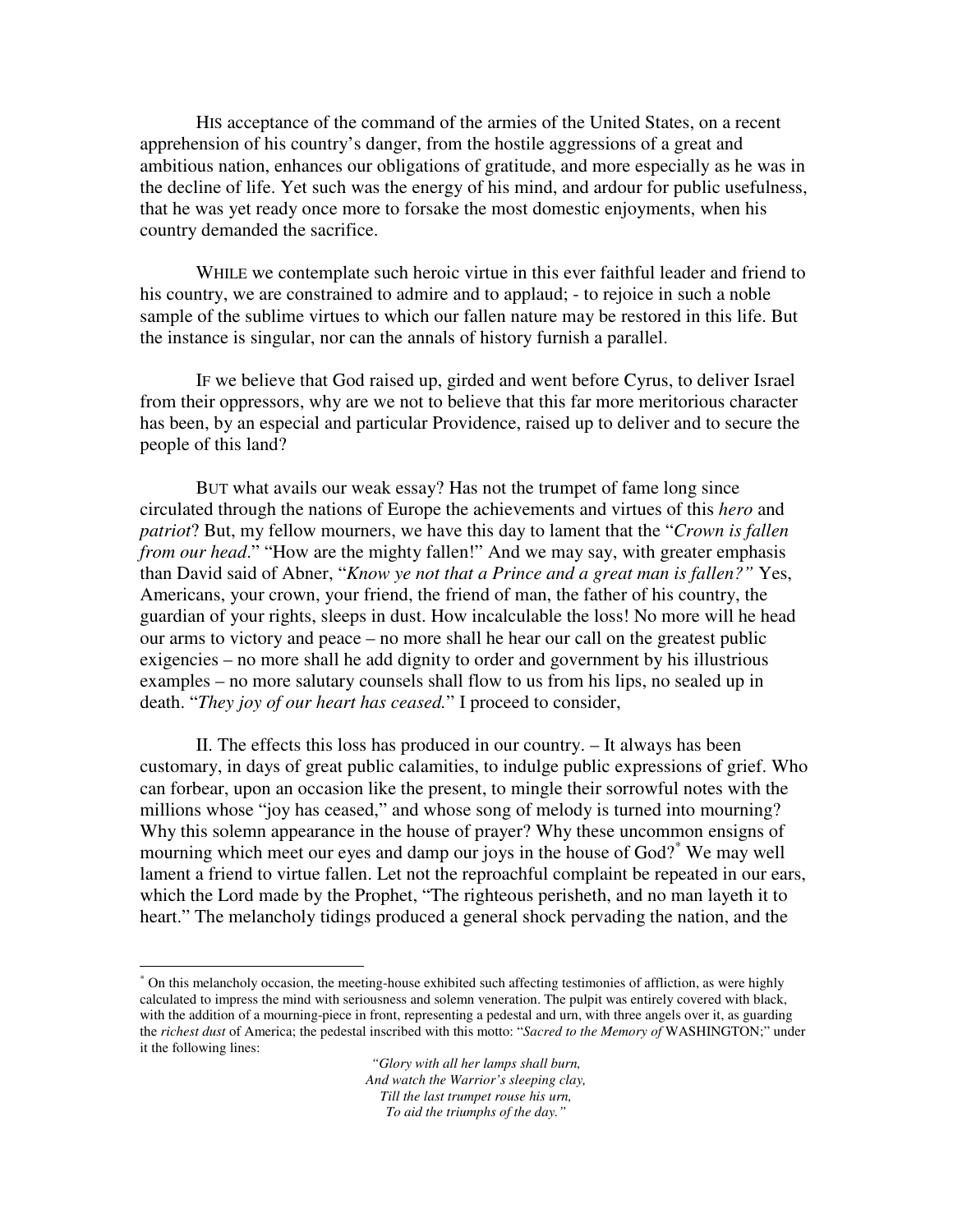sorrow stands depicted on every countenance, which shews that the joy of the heart has ceased: from every part of our country the sad echo finds the nation in tears.

The badges of mourning exhibited among all ranks and ages of citizens, strikingly pourtray the feelings of their hearts. While our sorrow is expressed in national groans, what heart interested in human affairs can be indifferent? Weep, then, my friends; ye do well to weep with your country, with the world. And while we drop our tears over his precious dust, and bewail this public bereavement, we join in the general lamentations of all that is human. Mourn, then, ye veterans, whose heads have been shielded in the day of battle, for your beloved leader! Mourn, ye young and rising generation, for you have lost a faithful friend and counsellor! Mourn, ye friends of liberty and justice, for our crown is fallen! Mourn, ye friends of the arts and sciences, your patron is removed! Let the world mourn, FOR WASHINGTON IS DEAD!

LET us close with some reflections and inferences:

1st. IN all the dispensations of Divine Providence, it becomes rational beings to contemplate the Sovereign Disposer of all creature, and make suitable reflections for their own profit. And in all God's dispensations of judgments, we may trace the emanations of his goodness, infusing some salutary cordial into the most bitter draught. This sentiment is strikingly exemplified in the present melancholy instance. It has been a singular blessing, that God should raise up such a wonderful character, at such a critical time of our nation, as a luminary to shed his rays upon us in dark and dismal times.

2d. THE preservations of his life, which seemed essential to our national existence, was no less expressive of God's goodness. In the name of WASHINGTON were all the hosts of America united. The security which all felt under his guidance, has no parallel. His name united the different parties of the nation, and reconciled them to a change in the system of government. Our most excellent constitution, under his administration, dispelled fears of those who were jealous of innovation.

3d. THE example of his dignified retirement to the condition of a private citizen, cultivating those peaceful employments which give strength to the government, and happiness to the governed, is worth imitation. He has taught this lesson, that happiness does not consist more in leading armies, or filling a presidential chair, than in filling the duties of our several stations with industry, probity, honour and virtue. Indeed we cannot turn our eyes upon this first of men, but our hearts are filled with veneration, and warmed with flame of sincere and filial love. However fondly we may wish that talents and virtues like these may be continued upon earth, heaven has otherwise ordained, to shew us that "all flesh is grass, and all the goodness thereof as the grass with perisheth."

#### WE shall now infer.

1st. IF death has entered Vernon's shade, and taken the great, the good, and wise, who can expect to escape? If temperance, that best preservative of health and life; if the collected virtues of the Man, the General and the President, could have secured an earthly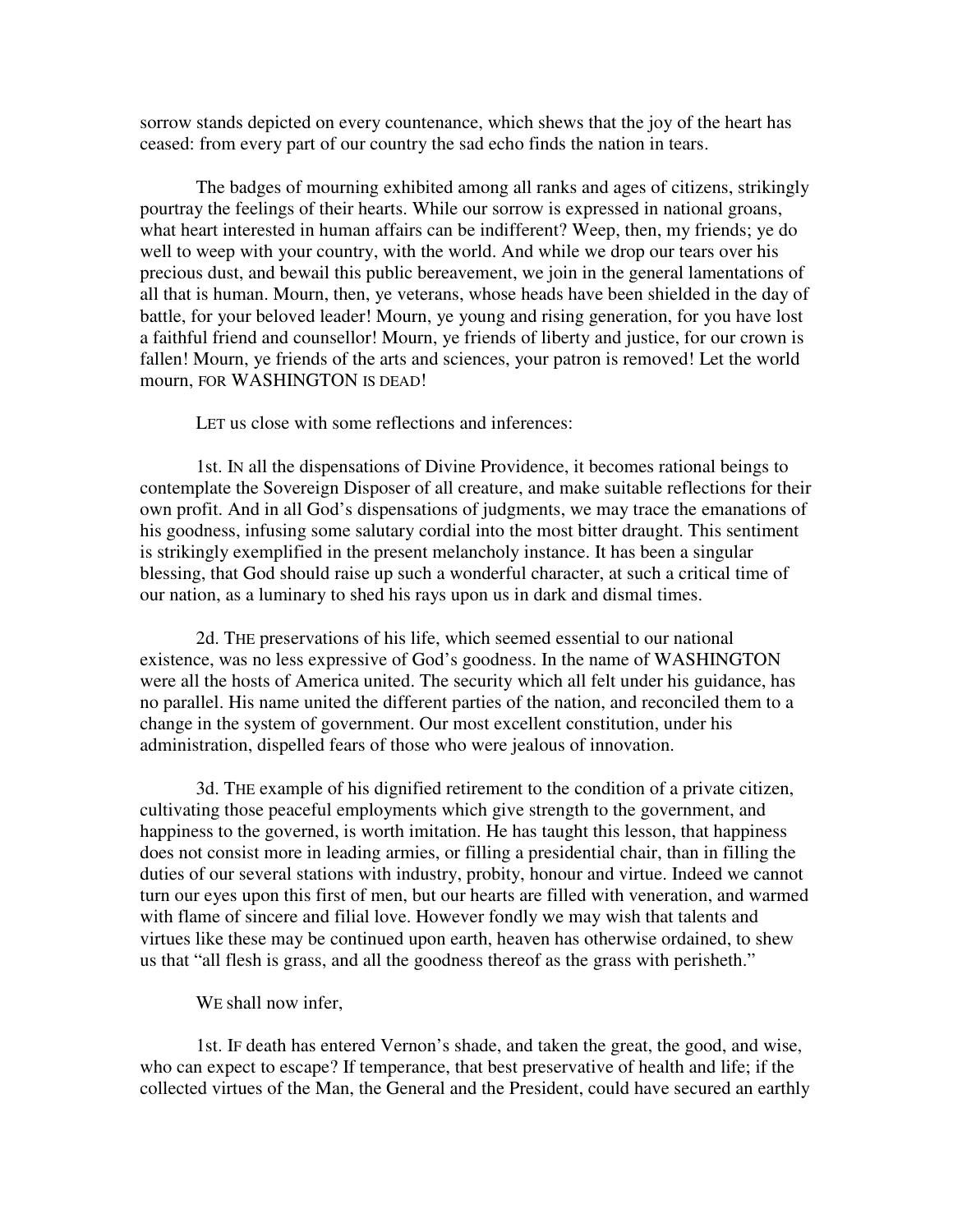immortality, never, O lamented WASHINGTON, never should they fall have added fresh honours to the trophies of death! But since he is no more, let the great and the mighty of the earth prepare to die like men. Let us be wise, and consider our latter end, when the alarm of mortality is founded from such an elevated height; - and he who lived for our benefit, may then die for our benefit too – to remind us that we also must die.

DEATH sweeps off our fellow-citizens ever year, every day. Our neighbours, like lives in the autumn, drop into the grave in a thick succession. The air, the earth, the ocean, and all the elements, are armed with death. A thousand dangers lie in ambush for us. The principles of mortality lurk in our own constitutions; and sickness, the herald of the last enemy, often warns us to prepare. Yet how few realize the thought, that they must die! How many forget this solemn subject, till they feel it! They stand fearless and unapprehensive upon the slippery brink of eternity, till they unexpectedly fall, and are ingulphed in the boundless ocean. But shall not this loud alarm awaken us out or our vain dreams of an earthly immortality? When the mighty is "fallen," shall not the feeble tremble? If the father of a people must cease to live, shall not the people expect to die? If common deaths are so frequent that they have lost their monitory force, shall not the death of this mighty man constrain us to realize our own mortality? Shall it not awaken that universal seriousness which that prospect inspires? How great a blessing might this awful dispensation prove, if thus religiously improved?

2d. AMERICANS have been indulged with a living example of such distinguished and rare virtues; are they not bound to improve it, by copying those parts of it within their particular spheres of action? Let not the exalted height deter us from the attempt. The more fair, beautiful and perfect the original, the more refined the pleasure shall have in the imitation. It is not expected that we should all be generals, presidents or rulers; but we should all be good citizens – peaceable, industrious, virtuous and faithful, in our several stations; "rendering to Caesar the things that are Caesar's; and unto God the things that are God's." Do we venerate the character of the deceased? Let us give evidence of our veneration, by imbibing his spirit, treasuring up his advice in our bosoms, and transmitting the fame to posterity, that our children may learn to lisp that beloved name, and look up to him as a model for their imitation. Let us cherish his philanthropic sentiments – let us copy his example of humanity, and convince the world, that Americans have caught the "mantle" of our departed FATHER and BENEFACTOR.

3d. IF all that is great in human nature is but mortal – if "*the joy of our heart is ceased*," it becomes a rational immortal being to seek permanent, unchanging good. Where shall it be found? only in the Supreme Good. Let us then lay up for ourselves "treasures in heaven," and be rich towards God. There is one gift of heaven to mankind, which shall survive the dissolutions of the world, which shall flourish and reign forever; I mean religion. Yes, the divine religion of our adorable Saviour, who conquered death when he died, who has opened the portals of eternal glory, "and holds the keys of death and the grave," who openeth, and no man shutteth; who shutteth, and no man openeth. This religion will shine bright in the night of affliction – will irradiate the thick glooms of death, and blaze out into immortality. This will be a fource of happiness through the revolutions of eternal ages; what inconceivable comfort does our religious disclose to the